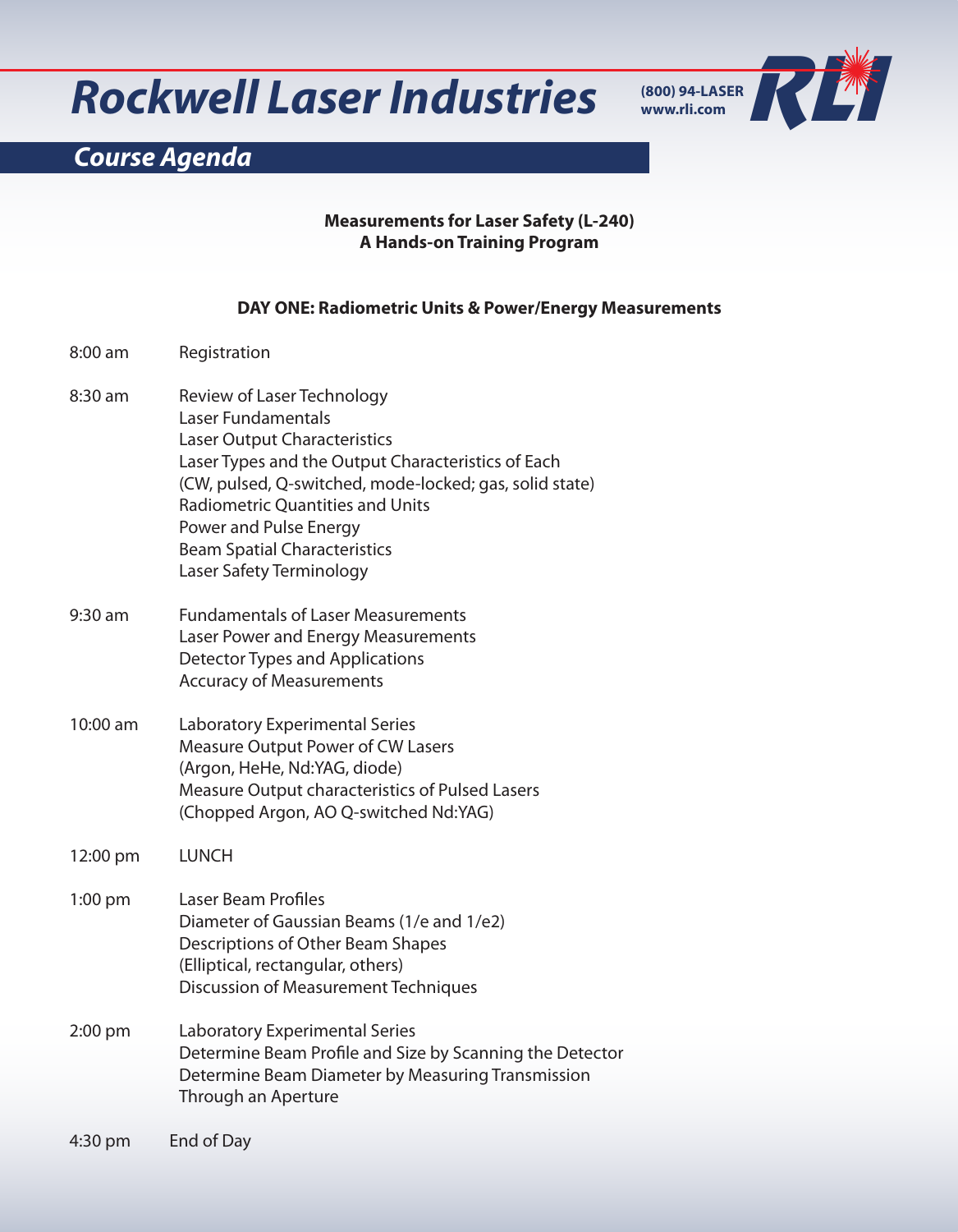## **Rockwell Laser Industries**



## *Course Agenda*

#### **Measurements for Laser Safety (L-240) A Hands-on Training Program**

#### **DAY TWO: Beam Profile and Divergence**

| 8:00 am   | Sign In                                                                                                                                                                                                         |
|-----------|-----------------------------------------------------------------------------------------------------------------------------------------------------------------------------------------------------------------|
| 8:30      | <b>Beam Divergence</b><br>The Near Field and the Far Field<br>Diameter of Focused Beams<br><b>Discussion of Measurement Techniques</b>                                                                          |
| $9:00$ am | Laboratory Experimental Series<br>Determining Divergence by Measuring Diameter at the Focal Point of a Lens<br>Measuring Beam Divergence with a Ronchi Ruling                                                   |
| 12:00 pm  | <b>LUNCH</b>                                                                                                                                                                                                    |
| $1:30$ pm | <b>More Difficult Measurements</b><br><b>Measurement Techniques for Diode Lasers</b><br>Measurement Techniques for Low-Divergence Beams<br><b>Temporal Measurements</b><br><b>Discussion of M2 Measurements</b> |
| 2:00pm    | Laboratory Experimental Series<br>Measure the Divergence of a Diode Laser with Attached Collimating Optics<br>Measure the Divergence of a Low-Divergence Beam<br>Measure the Divergence of an IR Beam           |
| 4:30 pm   | End of Day                                                                                                                                                                                                      |